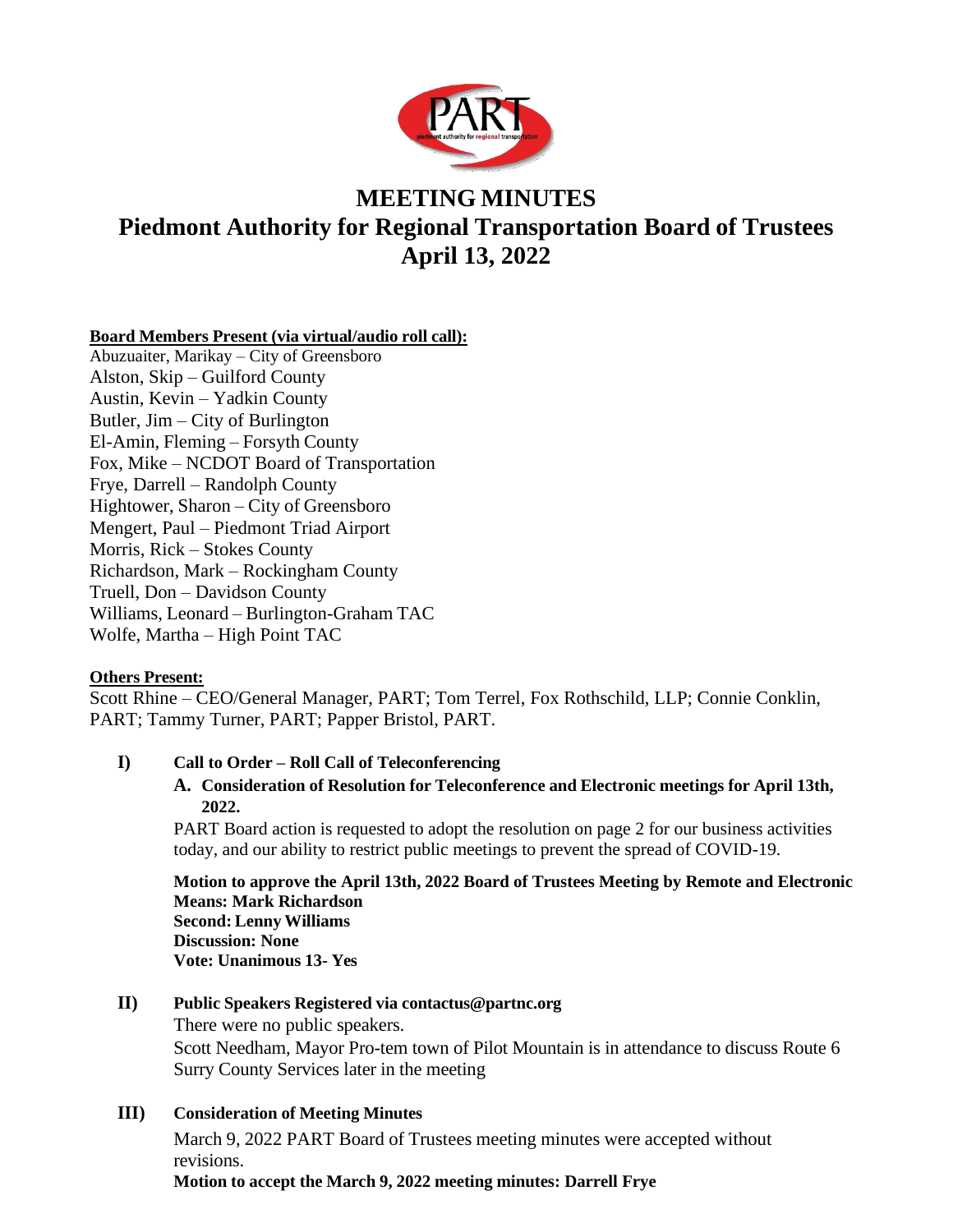**Second: Sharon Hightower Discussion: None Vote: Unanimous 13-Yes**

#### **IV) Consideration of PART Board Business Items**

#### **A. New Business**

## **1. Approval of RFP#02-AUD-2022 Auditing Contract**

Scott Rhine presented the single submission received from the firm Dixon Hughes Goodman.

Discussions followed concerning whether additional bids were received, how PART advertised the bids and how PART can be more inclusive. Connie Conklin spoke about the high requirements placed on auditors at this time as well as the costs of those services. Mrs. Conklin reinforced Dixon Hughes Goodman's thoroughness and knowledge of our business. Scott Rhine confirmed we received documentation regarding the diversity make-up and diversity plan at Dixon Hughes Goodman.

## **Motion to approve the resolution authorizing the PART CEO/General Manager to execute a professional agreement for annual auditing from RFP#02-AUD-2022: Mark Richardson Second**: **Leonard Williams**

**Vote**: **Unanimous 13-Yes**

#### **2. Approval of RFP#01-GRD-2022 Landscaping Contract**

Scott Rhine presented YM Landscape to maintain all Park & Ride Lots, Administrative and CTC properties. Four submissions were received through standard outreach, including Diversity News and DBE firms listed within State DOT. YM Landscape is a local company within the DBE. Among the four submissions, YM Landscape received the highest rankings within the criteria for evaluation.

Discussion followed regarding Scott's authority/approval process, majority/minority ownership as well as the previous vendor's reasons for ending their contract. Scott Rhine explained the previous contractor's lack of staffing and resources to maintain PART's landscaping needs and clarified YM landscape as a minority business. Scott stated there is an additional \$15,000 above his cap that requires board approval.

**Motion to approve the resolution authorizing the PART CEO/General Manager to execute a contractual agreement for landscaping & grounds maintenance from RFP#01-GRD-2022: Darrell Frye Second**: **Rick Morris Vote**: **Unanimous 14-Yes**

**Mike Fox joined virtually and participated in the RFP#01-GRD-2022 vote.**

- **B. Old Business**
- **1. PART Express Rt. 6 Elimination**

Speaker Scott Needham, Mayor Pro-tem Pilot Mountain expressed concern regarding the removal of the two Park & Ride lots. Asking to continue Route 6, at the very least to Pilot Mountain. Scott Needham stated the lots are within two miles of PART's jurisdiction considering PART has a ten-mile radius in which we can serve. Scott N. has spoken to and written letters to the county commissioners. King's lot would also be closed due to this decision.

Discussion followed that included whether the users of the transportation service have